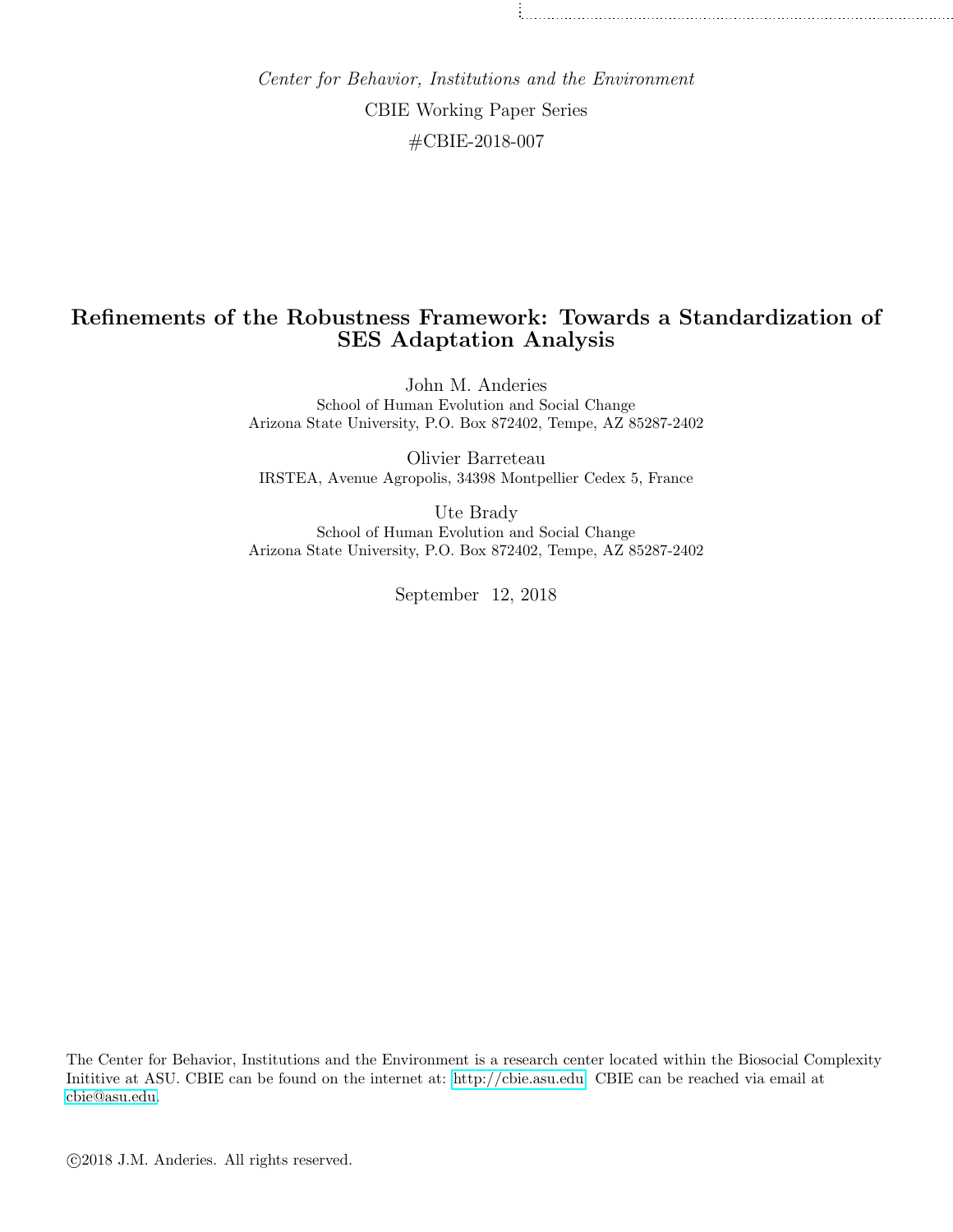## Refinements of the Robustness Framework: Towards a Standardization of SES Adaptation Analysis

John M. Anderies<sup>a</sup>, Olivier Barreteau<sup>b</sup>, Ute Brady<sup>c</sup>,

<sup>a</sup>School of Human Evolution and Social Change Arizona State University, P.O. Box 872402, Tempe, AZ 85287-2402; <sup>b</sup>IRSTEA, Avenue Agropolis, 34398 Montpellier Cedex 5, France; <sup>c</sup>School of Human Evolution and Social Change Arizona State University, P.O. Box 872402, Tempe, AZ 85287-2402;

Corresponding author: John M. Anderies School of Human Evolution and Social Change and School of Sustanability [m.anderies@asu.edu](mailto:m.anderies@asu.edu)

### Abstract:

There are numerous frameworks for studying the governance of shared resources. The basic structure of these frameworks has been articulated many times in the literature. Although they have been applied to multiple cases, these applications are idiosyncratic, subject to the interpretation of the user, and raise concerns regarding the operational use of frameworks for case-study comparisons. As a result, insights from these studies do not live up to the aspirations of the frameworks to generate generalizable knowledge. Here, based on several case studies and our experience using various frameworks for analyzing social-ecological systems, we undertake the task of generating a verb list meant to qualify interactions represented in the Robustness of Coupled Infrastructure Systems (CIS) Framework. This list is a first step in laying the foundation for a general typology of and a standardized protocol for representing dynamics of CISs.

### Keywords:

Robustness, Coupled Infrastructure Systems, Coastal Settlements, Climate Adaptation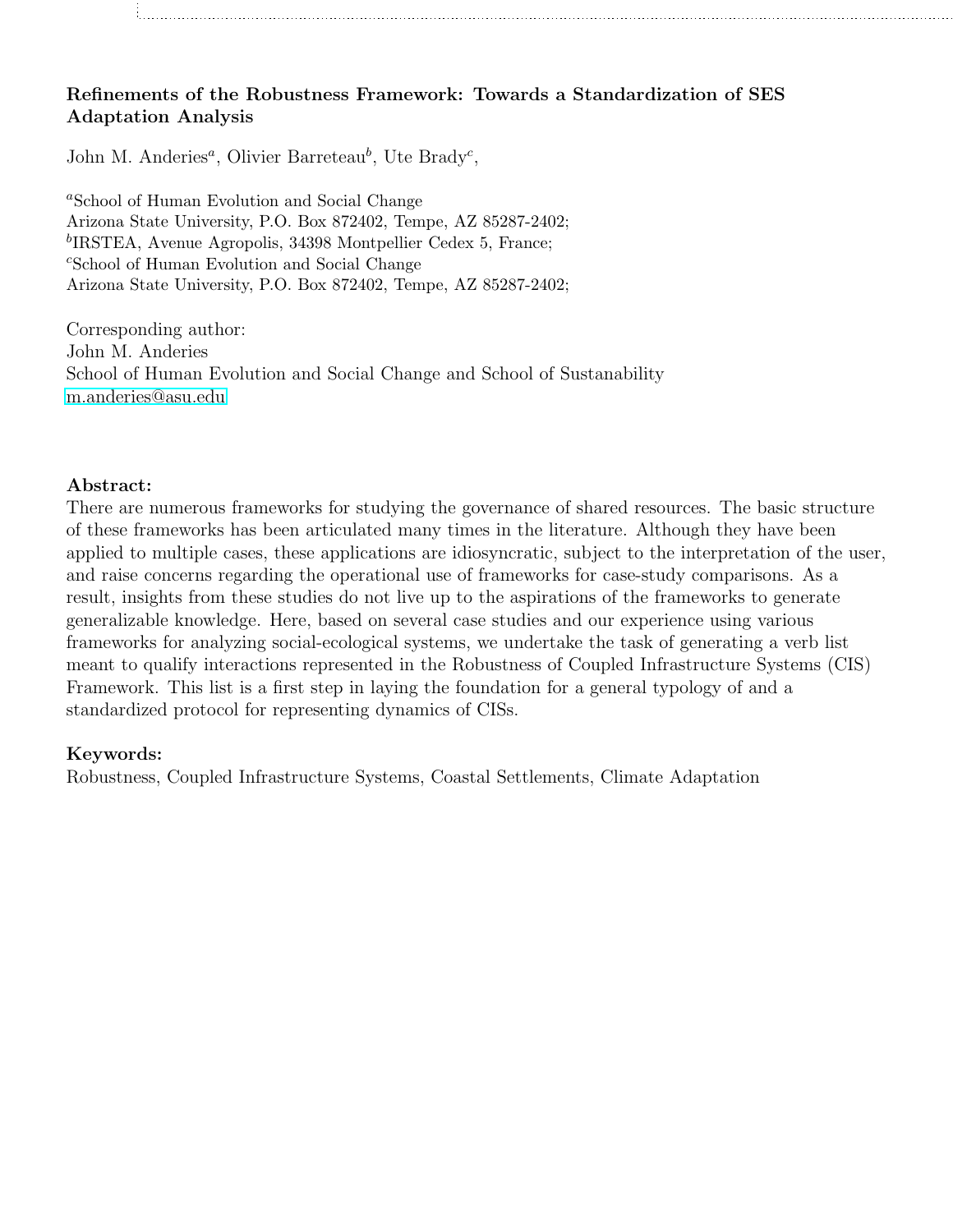# Refinements of the Robustness Framework: Towards a standardization of SES adaptation analysis

John M. Anderies<sup>∗</sup> Olivier Barreteau† Ute Brady‡

September 4, 2018

#### Abstract

There are numerous frameworks for studying the governance of shared resources. The basic structure of these frameworks has been articulated many times in the literature. Although they have been applied to multiple cases, these applications are idiosyncratic, subject to the interpretation of the user, and raise concerns regarding the operational use of frameworks for case-study comparisons. As a result, insights from these studies do not live up to the aspirations of the frameworks to generate generalizable knowledge. Here, based on several case studies and our experience using various frameworks for analyzing social-ecological systems, we undertake the task of generating a verb list meant to qualify interactions represented in the Robustness of Coupled Infrastructure Systems (CIS) Framework. This list is a first step in laying the foundation for a general typology of and a standardized protocol for representing dynamics of CISs.

Keywords: Robustness; Coupled Infrastructure Systems; Coastal Settlements; Climate Adaptation

Manuscript Length: ≈6750 words

<sup>∗</sup>Corresponding Author. School of Human Evolution and Social Change and School of Sustainability, Arizona State University, Tempe Arizona USA 85287. e-mail: m.anderies@asu.edu. Phone: +1.480.965.6518

<sup>†</sup>UMR G-EAU, AgroParisTech, Cirad, IRD, IRSTEA, Montpellier SupAgro, Univ Montpellier, Montpellier, France. e-mail: olivier.barreteau@irstea.fr.

<sup>‡</sup> School of Human Evolution and Social Change, Arizona State University, Tempe Arizona USA 85287. e-mail: Ute.Brady@asu.edu.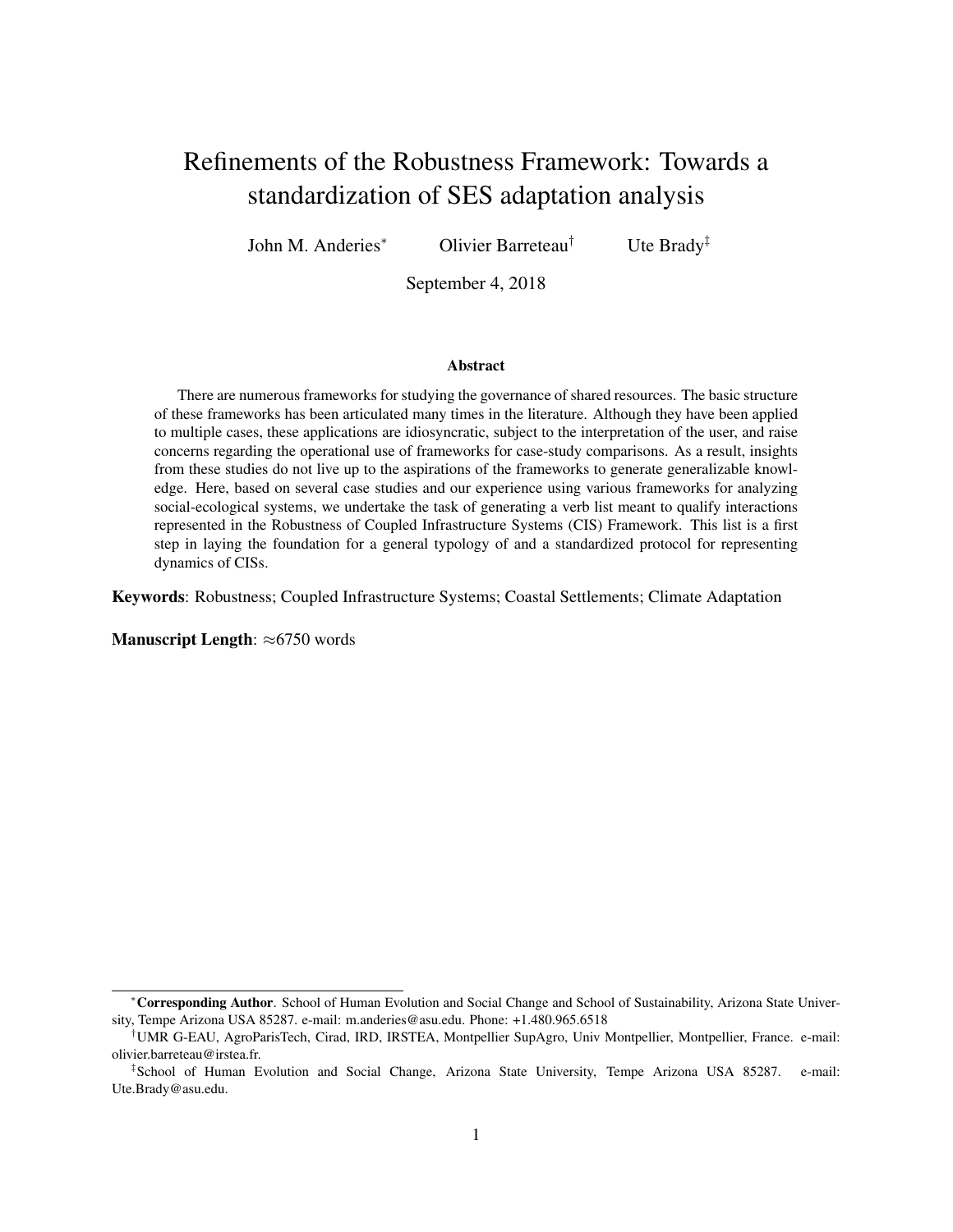## Introduction

The study of how societies interact with their environments is extraordinarily challenging. First, it is difficult to define and conceptualize a useful unit of analysis when societies consist of hundreds, thousands, or even millions of individuals each making decentralized decisions. "Environments" are equally complex. When conceived of as ecosystems, environments, like societies, consist of millions of interacting agents. When "environments" are conceived of as including chemical processes, physical processes, and technology as they interact with ecological processes, system complexity increases even further. So how do we begin to study such complexity? What can we say about it?

Past research suggest the obvious first step: divide and conquer. This is typically achieved by identifying different temporal or spatial scales on which processes play out. For example, we might assume that decisions about how much bread the baker makes today are not impacted by soil fertility decline over the last decade in the wheat fields that supply her grain. The baker takes soil fertility, as embodied in the price of flour, as a constant in her decisions. This division between fast and slow variables is very powerful. To study the fast variables, we treat all the slow ones as constant (or more technically as parameters), and focus on how the fast variables change. Similarly, to study the slow variables, we may assume that the fast variables equilibrate so rapidly as to track the slow variables. This allows us to represent fast variables as algebraic functions of the slow ones (that adjust instantaneously), and focus on how the slow variables change. This technique is quite common both in the natural and social sciences.

However, this separation of key processes across temporal and spatial scales also divides the attention of researchers. In order to make progress on understanding and designing governance regimes for the interaction between people and the environment (both natural and built) we need to be able to 1) effectively communicate across disciplines, 2) systematically gather data across instances/examples of social-ecological systems (SES or, more broadly, coupled infrastructure systems "CIS"), 3) translate data into conceptual and formal models, and/or 4) qualitatively compare multiple SESs or CISs. For this, we need a tool such as a framework with a language, a set of terms, and a set of rules to link them. There are several useful frameworks in this space, but none has so far been able to address all of these issues for reasons we discuss in more detail below.

For an example familiar to the readers of this journal, the Institutional Analysis and Development Framework (IAD) (Kiser and Ostrom, 1982; Ostrom et al., 1994) is based on this division of temporal scales. The IAD Framework takes the biophysical context, attributes of the community, and rules-in-use as fixed external variables. The IAD focuses on the action situation, a context in which people come together to exchange information, materials, and make decisions, as it is conditioned by the external variables. What are the external variables? Examples include forests, watersheds, culture, belief systems, legal structures and norms. These change much more slowly (2 or 3 orders of magnitude) than a water user group meeting plays out or market transactions occur. This allows economists, for example, to assume that preferences (attributes of the community) and technology (biophysical context) are fixed in order to compute market equilibria. They even distinguish further, and define partial equilibria which treats some parts of the economy as fixed (slow) as distinct from general equilibria. Ostrom used the IAD Framework to great effect in organizing her research of small-scale SESs (Kiser and Ostrom, 1982; Ostrom, 2011; Poteete et al., 2010; Ostrom et al., 1994) that focused on understanding what constellation of external variables (slow) enabled groups of people to effectively engage in collective action to address problems associated with governing shared resources (fast). That is, the IAD Framework is a powerful tool to organize research around understanding the *static* relationship between external structuring variables and the capacity for collective action.

The obvious question that follows is what factors influence the capacity of the governance structures observed in long-lived small-scale social ecological systems to respond to changes in the slow variables? Specifically, the unit of analysis in the IAD is the action situation. It is structured by culture, technology, and ecosystems which, although they can exhibit rapid, punctuated change, tend to change slowly rela-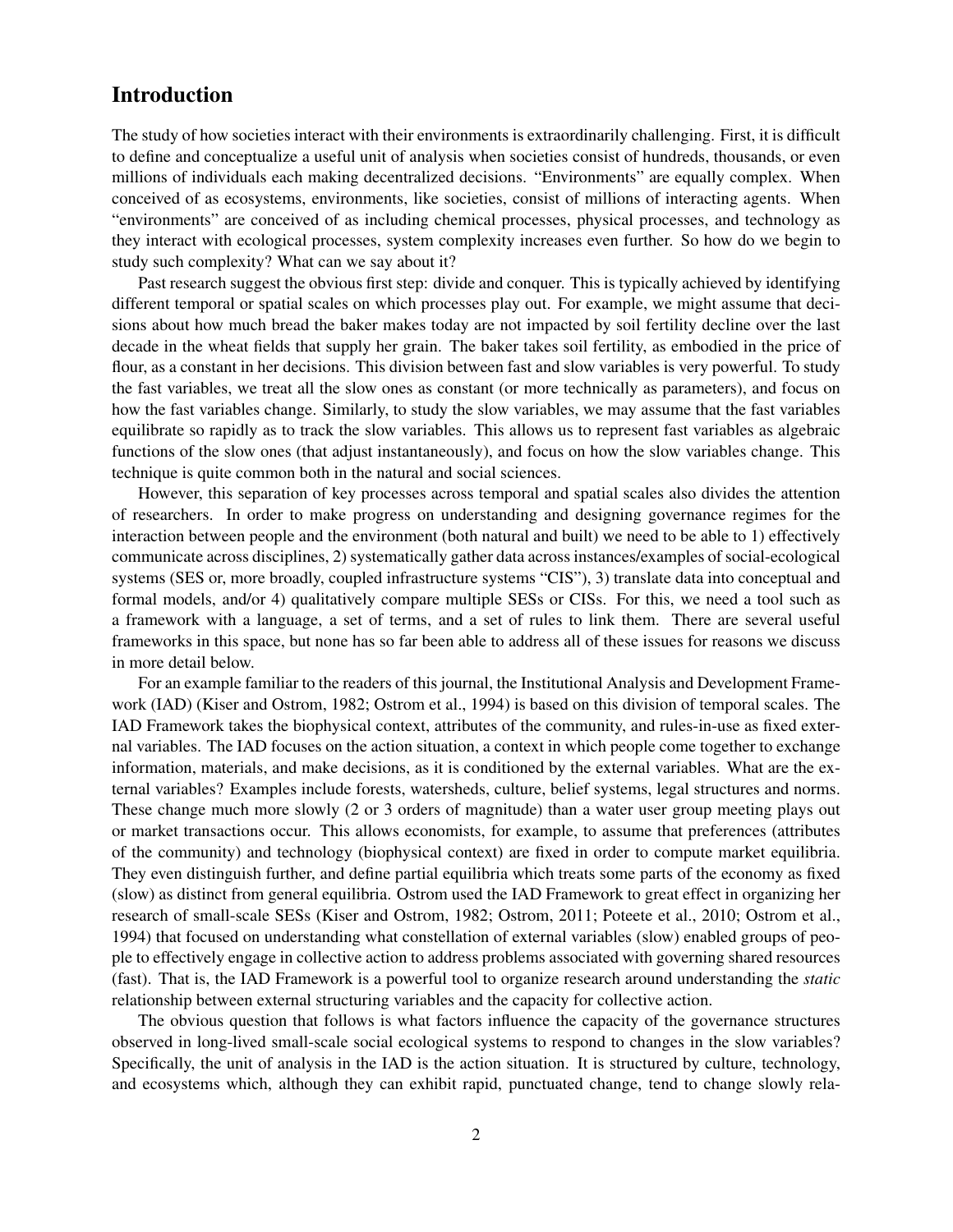

Figure 1: The IAD Framework on the left (adapted from Ostrom, 2011) is mapped on to the SES Framework in the center (adapted from Ostrom, 2007) and the Robustness of SES Framework on the right (adapted from Anderies et al., 2004). The color coding shows how the elements of the IAD framework, Biophysical Conditions (BC) in red, Attributes of the Community (AOC) in blue, and Rules-in-Use (RIU) in green are parsed in the SES and Robustness Frameworks. See text for further details.

tive to the information and material exchanges playing out within the action situation. To understand how emergent governance structures that enable agents to efficiently function *within the action situation* impact the capacity of the action situation itself to adapt to changes in slow variables requires that we unpack the IAD framework. We must look at how Ostrom's original classes of external variables: biophysical context (large scale ecological and technological processes), attributes of the community (culture, values, beliefs), and rules-in-use (legal and knowledge infrastructures) co-evolve over time. We must identify the largerscale, slow feedbacks that give rise to persistent structures in which social interactions play out. Toward this end, Ostrom developed the closely-related diagnostic (Ostrom, 2007) and Social-Ecological Systems (SES) frameworks (Ostrom, 2009b). These frameworks really are diagnostic; they provide a taxonomic structure for identifying variables in SESs in 5 major groups: Resource Systems (RS), Governance Systems (GS), Resource Units (RU), Users (U), and Interactions and Outcomes (IO). The SES Framework re-parses the three broad categories of variables in the IAD as shown in Figure 1: biophysical context (BC, red) is parsed into RS, RU, parts of GS and parts of IO, attributes of the community (AOC, Blue) is parsed into U and parts of IO, and Rules-in-Use (RIU, green) is parsed into parts of GS. The Action Situation (AS, magenta) is mapped to the  $I \rightarrow O$  box. Within these groups, the SES Framework identifies concrete examples for important variables that provide support for framing empirical research but provides little in the way of tools to understand how to frame questions about the *dynamics, resilience,* and *robustness* of SES.

Understanding this well, Ostrom collaborated on another framework to address these issues: the Robustness of SES Framework (Anderies et al., 2004). The Robustness of SES Framework focuses deeply on dynamics and feedbacks within SES with an emphasis on shared infrastructure. It provides a basis to visualize different possible links (rather than variables). This helps visualize how different parts of the system are "wired up" (or not) and thus what different feedbacks are or are not enabled in a given SES. The Robustness Framework is also a re-parsing of the IAD Framework as shown in Figure 1 where: 1) biophysical context is parsed into natural infrastructure (NI) and hard public infrastructure (PI), 2) attributes of the community is parsed into resource users (RU) and public infrastructure providers (PIP) and 3) part of PI, and Rules-in-Use (RIU, green) is parsed into soft public infrastructure (PI). In the Robustness Framework, there are multiple action situations that are actualized through the links. Links can also represent direct interactions between different governance levels indicating, for example, whether decision-making by PIPs affects the day-to-day activities of participants (operational level) or represents authoritative decisions that have an effect on the decision-making of others (collective choice level).

A comparison of the SES and Robustness Frameworks quickly reveals the different emphasis of the two. The SES essentially embeds action situations ( $I \rightarrow O$  box) within a set of drivers (RS, RU, GS, U),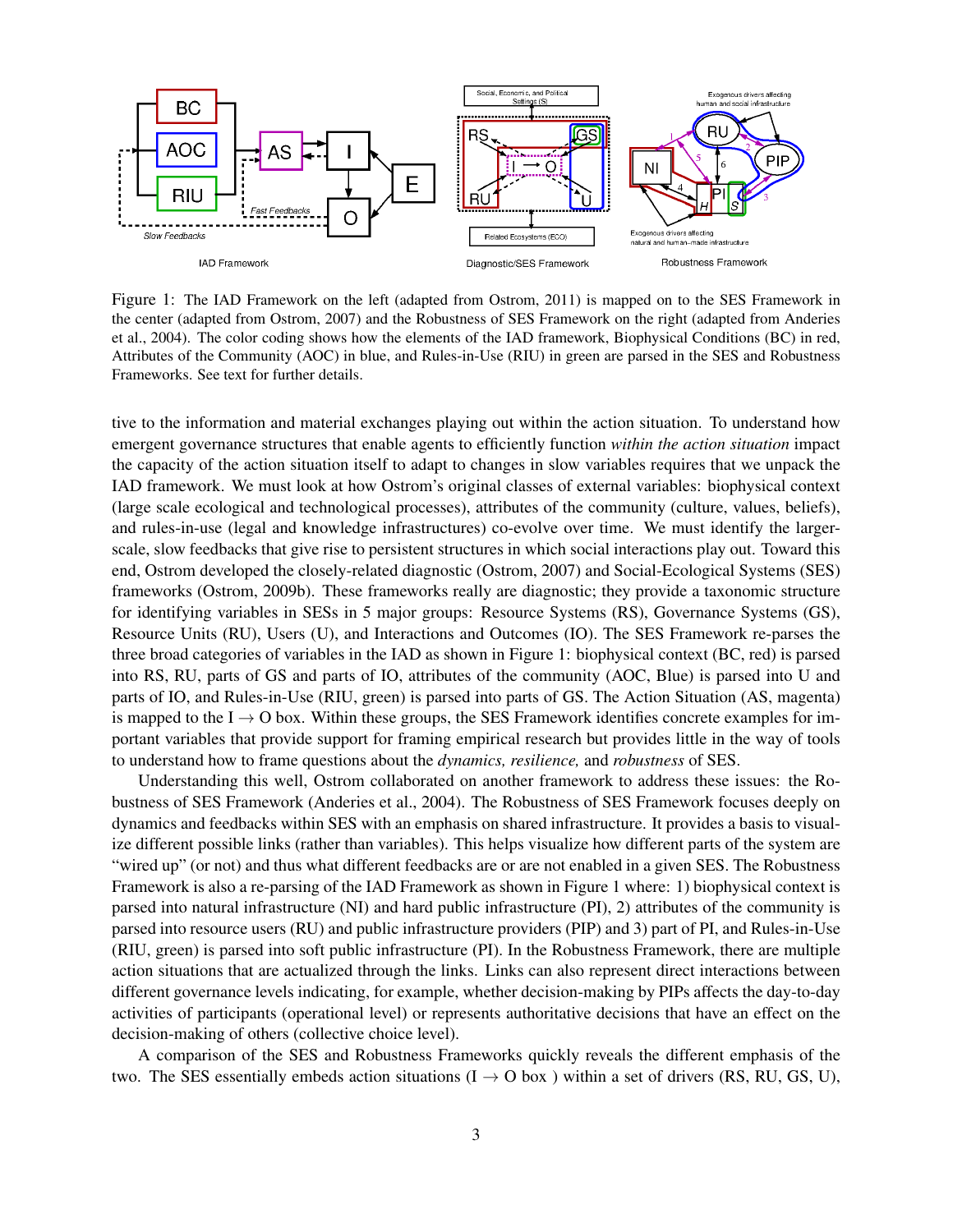emphasizing the nested nature of SES. This structure is then used to identify a set of "tiered" variables. The SES Framework, however, does not emphasize the structure of interactions. Rather, drivers enter the I  $\rightarrow$ O box and return. The diagram provides no indication of how RS links to GS or U links to RS, etc. The Robustness Framework, on the other hand, emphasizes how subsystems articulate like puzzle pieces and how they are linked. Here, the geometry of the linkages and, with them, potential flows of material, information, and influence/authority are explicit. When a link or links are removed in the Robustness Framework, the impact on the function of the SES can be discerned. This is not the case for the SES Framework because all interactions are hidden within the  $I \rightarrow O$  box. The essential difference is that the SES Framework emphasizes variables through nouns and their organization in a hierarchical structure while the Robustness Framework emphasizes relations through arrows and how key sub-structures are linked to generate dynamic processes and change.

The Robustness Framework has been used in a number of case studies to help develop (Anderies, 2006; Yu et al., 2015; Muneepeerakul and Anderies, 2018) and interpret (Anderies, 2006; Cifdaloz et al., 2010) models of SESs, as well as conduct comparative analysis (papers in this volume). As the community using the Robustness Framework expands, the greater the need for standardization of descriptions to avoid potential misinterpretation and to facilitate meta-analysis across case studies (Poteete et al., 2010). We identify a need for strengthening the description of links in the use of the RF.

As we mentioned earlier, we acknowledge there are numerous other frameworks in this space. For example, Ghorbani et al. (2013) extends the IAD Framework to develop the Modelling Agent systems based on the Institutional Analysis (MAIA) framework for agent-based simulation of SESs. Hinkel et al. (2014) attempt to enhance the SES framework through formalization in which the authors propose formal components to be included in description of SES using very low level language. The framework is well suited for formal analysis but difficult to operationalize for more empirical scholars. In a similar vein, Schlüter et al. (2014) link variables with processes and processes to outcomes using tools from the scientific computing and modeling community (e.g. universal modeling language) to add the dynamics that the SES lacks. However, the utility of this approach is limited to scholars familiar with scientific computing language conventions. There are dozens of similar applications and formalizations of the IAD and the SES frameworks all of which emphasize different points. We consider these as complementary to the Robustness Framework, but typically less general and/or more specific to particular research communities.

Applications of the Robustness Framework suggest that it is a convenient, general, and compact tool to describe, compare, and formalize many cases. However, it needs continued development and improvement. First, unlike Ostrom's SES Framework which provides a variable list based on her fieldwork over several decades, there is no such list to describe the interactions and processes for the Robustness Framework links which can be qualified by any type of expression. Ostrom's standardization of variables in the SES Framework motivates us to standardize the interactions (the meaning of the arrows) in the Robustness Framework. For us, this means developing a homogeneous way to qualify the arrows leading to a potential taxonomy of relations within the RF. Whereas nouns are used to qualify variables, we take verbs as candidates to qualify relations.

Second, the Robustness Framework has yet to be used to its full potential to identify a typology of SESs and their associated feedback structures based on empirical studies. This is especially true regarding the management of multi-scale and multi-level systems and analyzing linked action situations. Based on the studies presented in this special feature along with previous studies that used the Robustness Framework, we undertake the task of generating a preliminary verb list and associated CIS archetypes that lay the foundation for a general typology of CISs and a standardized protocol for representing them. Our goal in developing a list of verbs is to provide a mechanism to vastly reduce the number of equivalent descriptions of SESs or CISs so that these descriptions are more robust and comparable. Further, in many analyses of case studies, the regulatory feedback mechanisms that constitute 'governance' are often only described implicitly. Our hope is to enable researchers to more explicitly describe and classify these feedback structures. Finally,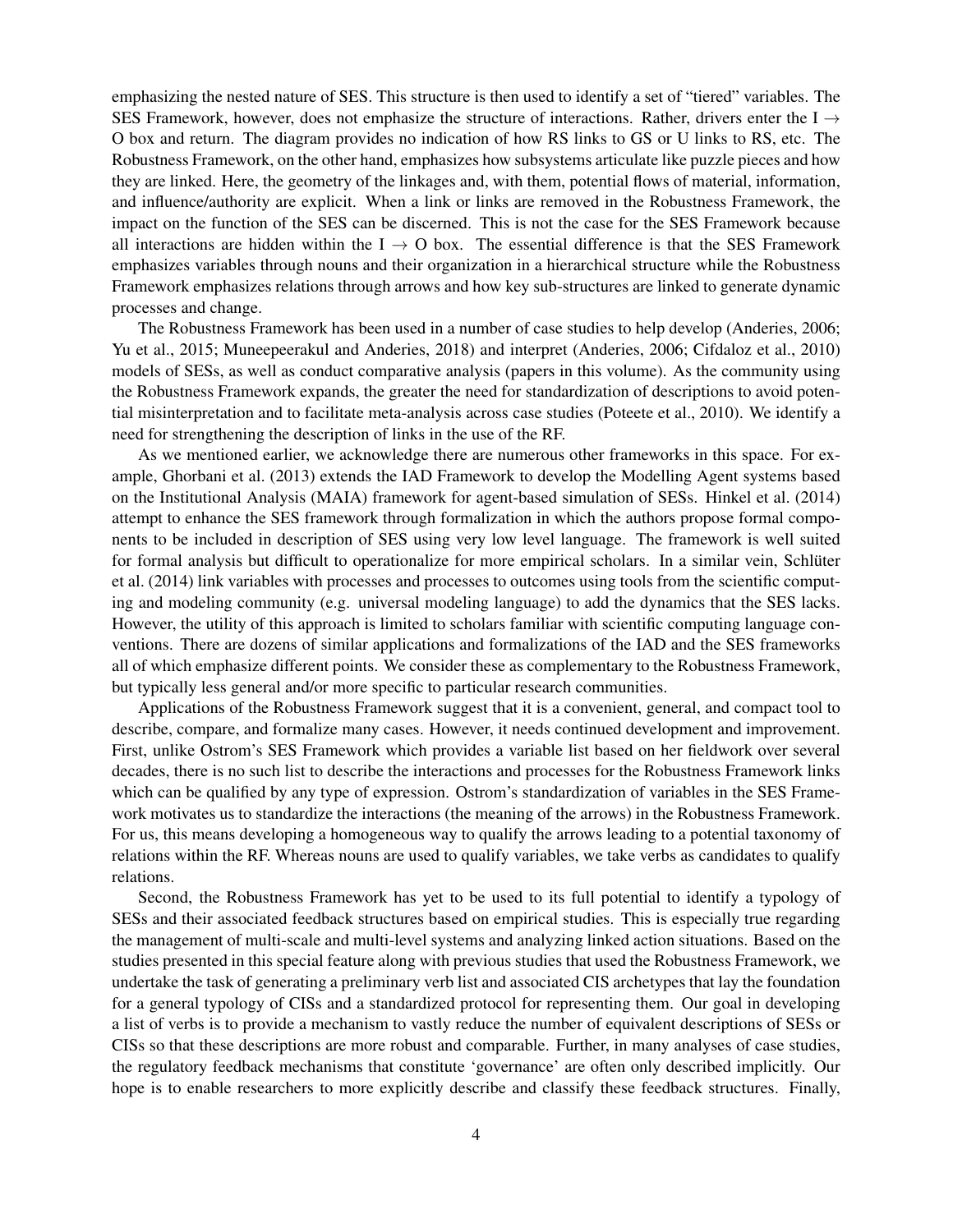we hope to provide tools to move beyond describing the collections of links that make up key feedback structures, uncover key interactions, and better understand what is behind their operation (or failure to do so).

#### Standardizing and refining the Robustness Framework

Because SESs are comprised of connected subsystems that are part designed and part self-organizing, in recent work, we have shifted our view of coupled SESs to coupled infrastructure systems (CISs). On the one hand, this is a minor semantic issue in which we refer to all systems capable of processing mass and information flows as infrastructures (so a resource system is natural infrastructure as shown in Figure 1). On the other, using the term CIS acknowledges the importance of specific characteristics of infrastructure for generating both human well-being and problems for societies (Anderies et al., 2016). As such, in what follows, we are thinking in terms of the "Robustness of CIS Framework" (CIS-RF).

One approach to standardization of the CIS-RF is to list a set of potential verbs associated with each of the links 1-8 as Ostrom does in the SES Framework. However, because the CIS-RF emphasizes networks of material, information, and energy transformations (the arrows), any such list of verbs must be linked to feedback processes that give rise to persistent patterns over time. As such, we assume that these links can be reduced to verbs that represent **actual or potential transformation** (e.g. through influence) of the receiving element induced by the origin element. For example, the verb "extract" for link 1 has meaning beyond the removal of biomass because the extraction of fishing stocks will transform the availability of those fishing stocks to fishers, as well as other species who rely on that stock for their survival (link 1a RU to RS). Identifying a set of verbs in this way may help researchers focus on specifying the transformations rather than loosely acknowledging the existence of a link. As we are interested in using the CIS-RF to investigate dynamical SES, this focus on transformation helps us to articulate how dynamics in CISs are propagated. In a second step, a list of verbs (e.g. Table 1) can be used to create typologies of feedback processes and pave the way for elicitation of general patterns.

Toward this end, we will build up a number of examples of CIS elements and processes and derive a set of verbs that act as shorthand descriptors for these processes. Figure 2 shows the simplest case, i.e. a traditional open access natural resource (e.g. a fishery, forest, groundwater basin). Note, in this Figure and those that follow, the color coding follows Figure 1 with red representing natural and human-made infrastructure while blue represents human and social infrastructure. In the most general terms, RUs expend effort and mobilize private assets to generate flows of materials and information from the shared natural infrastructure. As a result of this effort, they transform RS in *collecting, extracting* or *harvesting* part of it. In the case in Figure 2, there is no governance. It is clear from the CIS representation that the only feedback is through flows from the RS to RUs via link 1b. This is the typical ecological feedback that stabilizes ecological systems. As resource flows (1b) per unit effort (1a) decrease, total effort stabilizes. This equilibrium is often not the most economically efficient or sustainable due to the unintended consequences of resource exploitation on resource availability (Gordon, 1954) and ecosystem structure and function (e.g. biodiversity loss) (Hooper et al., 2012; Worm et al., 2006).

The possible verbs in this case are limited given the narrow number of positions (or roles) specified. It is seldom the case that RUs assume only one position in relation to the resource system. Once we introduce the possibility for other positions, the number of possible relations increases considerably. Figure 3 shows one layer of complexity up from the most basic case: community governance. In this case, people can allocate assets to interacting with the resource system or participating in governance, i.e. as PIPs or as part of the PI. In the simplest case, the same people participate in both roles, transforming both the RS (link 1) and the PI (either through the PIPs via links 2 and 3 or directly as actors within the PI).

Note that the PIP oval and PI box in 3 are much smaller than RU and RS. This represents the rela-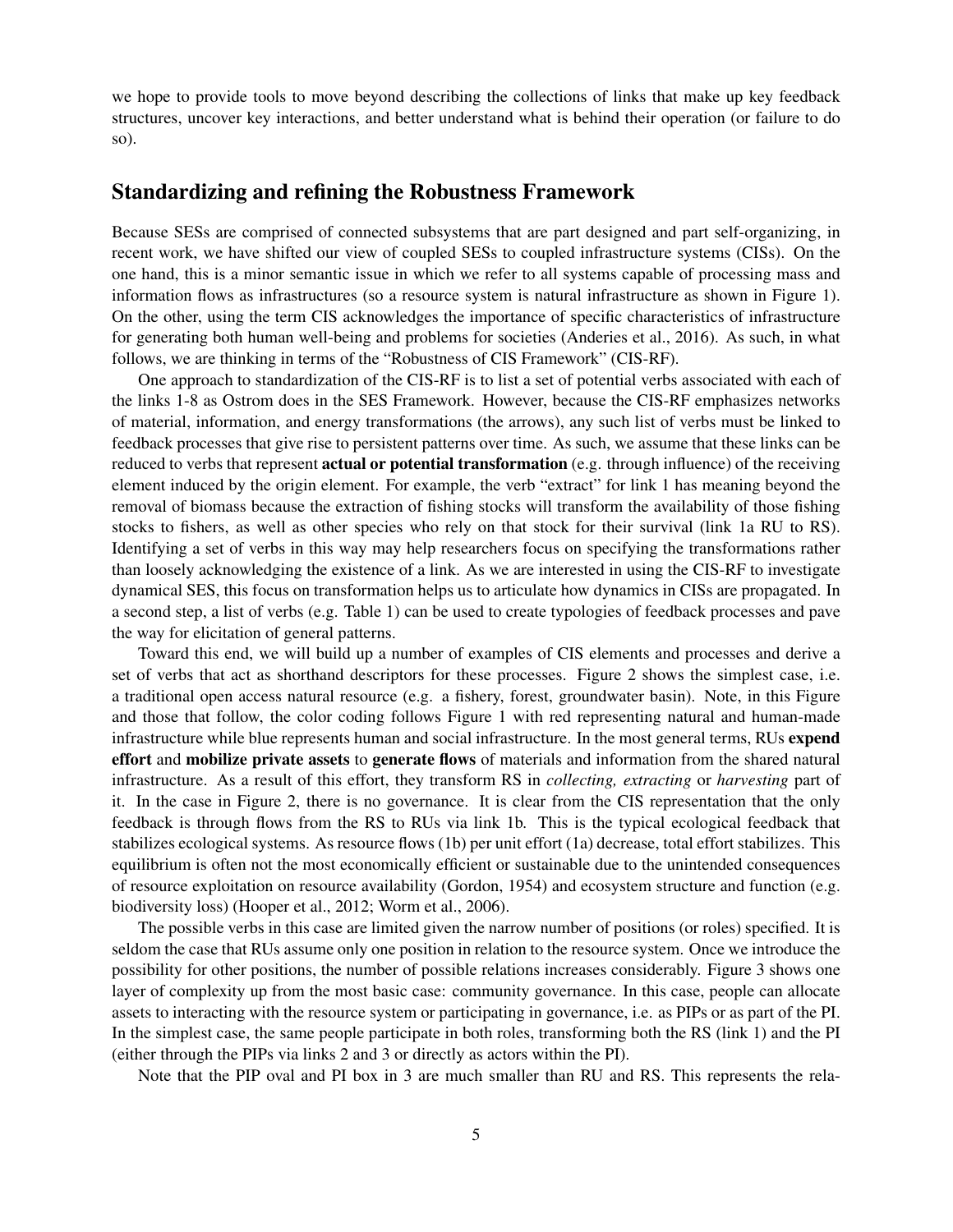

Figure 2: The most basic example of the use of a shared resource (e.g. a CPR). In this example, the resource is open access and there is no public infrastructure for governance of the resource. In such cases, the resource system is overexploited.

tive importance and complexity of PI in its diminished size in relation to the resource system. The PIPs (co)produce rules and norms along with monitoring and sanctioning capacity (3a) which allows them to *restrict/control* effort directed toward and/or flows from the shared resource system (5a) as well as to constrain the potential ways in which RUs may mobilize private infrastructure (6a). The CIS diagram highlights the tight feedbacks<sup>1</sup> that operate in such systems. In fact, systems with this configuration exhibit most of Ostrom's Institutional Design Principles and are very effective because of these tight feedbacks (Ostrom, 2005). However, such tight feedbacks can introduce fragilities (Anderies and Janssen, 2013) such as a lack of adaptability to exogenous drivers. For instance, in Indian community forests, historically the elected Van Panchayat (village forest governance board) took into account the community's timber needs (link 2b) when devising local timber harvesting rules. This changed when the national government imposed logging restrictions on local community forests. The logging restrictions deprived the Van Panchayat of its rule-making authority to regulate forest resources (5a) and community timber harvests (6a) resulting in increased illegal logging (1a) and disenchantment with the Van Panchayat governance system by the local community (6 to PI) (Balooni et al., 2007).

The next level of complexity in CIS emerges when the positions of RU and PIP are occupied by distinct people. In such cases, there is task specialization between activities directed at resource use and resource governance and there emerge specialist, if not professional, PIPs. Such a case is shown in Figure 4. Note that the relative size of the PIP entity has increased compared to community governance example but remains smaller than the RU entity; the *perceived or actual prominence, importance, or complexity* of the PIP entity is less than that of the RUs but considerably more prominent than in the case of community governance (cf. Figure 3). Examples of such a system include more formalized water user associations supported by formal government entities or jointly managed irrigation systems where RUs work with PIPs from a formal government agency. In both cases, examples of relevant government agencies include any number of national-level ministries or departments of water and irrigation in most countries around the world. If the RS is a fishery, forest, or groundwater system, similar instantiations of link 2 occur in the form of comanagement where the formal governmental agencies are ministries or departments of fisheries, oceans, land, or forestry. CIS of this type are very common globally. The PI entity is depicted as larger than in the community governance example but still smaller than the RS. This suggests that co-management CIS are natural-resource-dominated, and the main objective of the PI is to improve the management of the RS. That is, the main focus of the system is the natural resource while human-made infrastructure plays a subsidiary

<sup>&</sup>lt;sup>1</sup>A tight feedback is one in which high quality information is available and can be measured and translated into effective action with little delay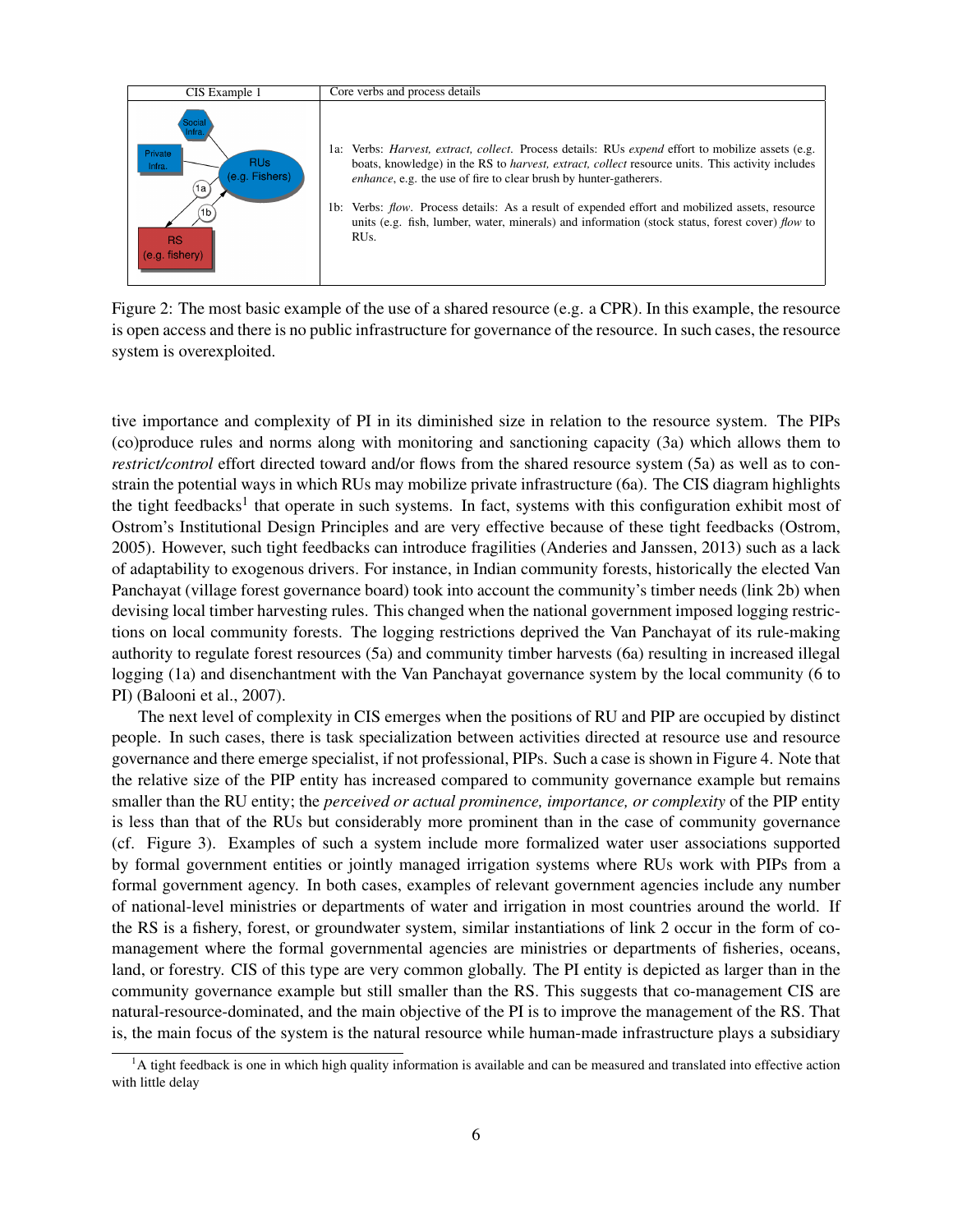

Figure 3: Use of a shared resource (e.g. CPR) with community governance. In this example, the community provides public infrastructure for governance of the resource. The relative size of the RU, PIP, PI, and RS shown in the diagram reflect the relative perceived prominence, actual size and complexity, or perceived importance of the element. Here, resource users and the resource system (RU and RS) are the dominant features of the system. PIPs and PI are often embedded in the community and are not as prominent, at least when the system is viewed from the outside and in 'systems' terms. In such cases, overexploitation of the resource system can be effectively prevented because of tight feedback loops.

role. This is quite different to Example 4 discussed below.

Link 2 is now much more complex with more potential verbs as PIPs are characterized by more formal relations (defined by both formal and informal institutions) with RUs. RUs may try to provide PIPs with information (gathered through link 1), express concerns, lobby for particular infrastructure investment decisions (operationalized through link 3), or otherwise influence the actions of the PIPs. The PIPs, on the other hand, may provide information to or otherwise influence the actions of the RUs. Link 3 is similar to the community governance case except that now, the information and assessment in link 3b is much more sophisticated. For example the ministries and departments may invest in public infrastructure in the form of science bodies whose sole purpose it is to gather and process information to 1) generate new and/or inform existing instances of links 5 and 6 to control actions of RUs and the state of the RS and 2) inform PIPs regarding future investment decisions. This case is representative of the 'science-based management' model pioneered in western industrial countries and now exported to most countries of the world in which the PI equips the RS for monitoring, collects and processes information on the state of the RS which is used as a feedback to links 5 and 6.

If we compare this example to example 2, we see that the tight feedback between the RUs and RS in which information about RS flowing mainly through link 1 is translated into action in links 5 and 6 is replaced by one in which a formal PI processes information through link 4 to impact links 5 and 6. In theory, this system should function very well and be able to cope with larger-scale resource systems and user populations than the community governance model. However, in practice, the introduction of additional complexity in links 2, 3, and 4 brings with it at least three problems: 1) increased pressure for more and better information, 2) delays in decision making due to transaction costs associated with the functioning of each link, and 3) emergence of endogenous incentives within the RU (e.g. to free-ride), PIP (e.g. to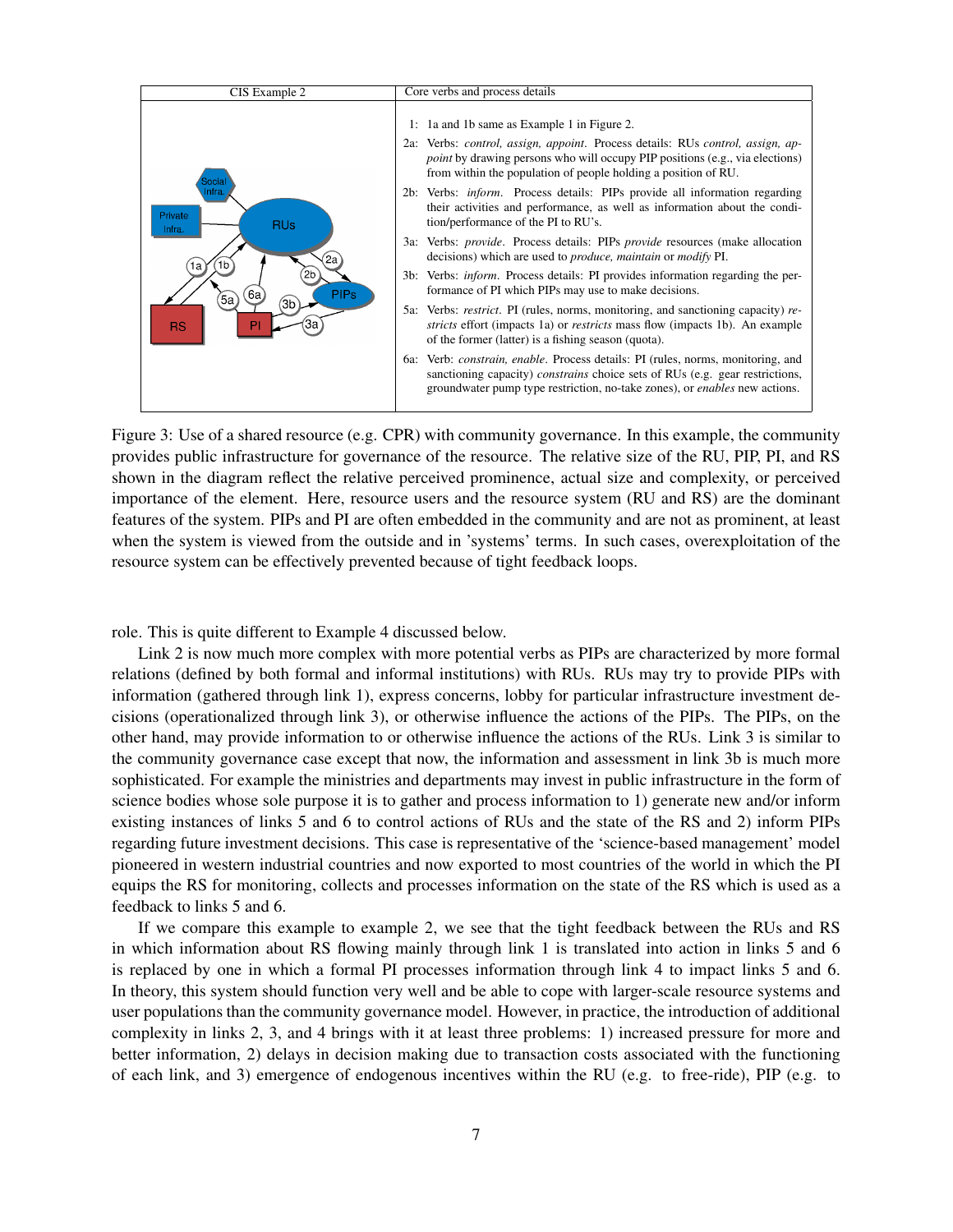

Figure 4: Use of a shared resource with specialist or professional PIPs, such as shared natural resource comanagement . In this example, a specialized/professional governance entity provides public infrastructure for governance of the resource. In such cases, overexploitation of the resource system can be effectively prevented because of tight feedback loops.

rent seek) and PI (e.g. principle-agent problems) elements. Unless links 2 and 6 are carefully designed to compensate, these problems can reduce the performance of the governance system.

Our final example illustrates the most common CIS in the modern context. Here, the PIP and PI elements are dominant (and thus are larger than the RU and RS elements). Examples include urban settlements and intensive agriculture. The activities in links 1 and 4 are more complex, involving activities beyond simple resource extraction. Specifically, links 1 and 4 involve *transforming* the RS through land development. Obviously, RUs can cause transformations in the RS as spillovers from their extractive activities. Here, we are referring to intentional transformations. The focus of such land development is to concentrate mass and information flows in space and time, either to *direct* them *towards* (e.g. irrigation) or *away from* (e.g. levee, dyke) human activities. Even though RUs might directly transform the RS, it is typically quite costly. As a result, RUs often need assistance from hard PI. People in position of RU will then lobby or demand people in positions of PIP for such infrastructures. Link 4a is then also characterizing this transformation of RS by PI. Further, because the PI is complex, link 3 involves more negotiation between the PIPs and actors in the PI system, leading PIPs to *reorient* or *adjust* the original aim and rules toward their own ends and vice versa. A by-product of this negotiation is that PIPs begin to leverage private and social infrastructures in their activities to negotiate with RUs and the PI system. These issues have obvious implications for the effective functioning of feedbacks in the system because, for example, this negotiation can cause severe delays and information distortion.

These four examples illustrate some of the verbs that can emerge in various archetypal CIS that have been studied extensively. In many cases, the examples that have been studied are assumed to be in a stable configuration (Cifdaloz et al., 2010) in the sense that the underlying structure of the CIS is assumed fixed for the timescale of interest. In the remainder of this paper, we extend these examples to situations characterized by structural change, as it is the most common situation under climate change. Specifically, the studies in this special feature in Cornwall, UK, Languedoc, France, and the Garden Route District, South Africa are all characterized by example 4 in which built infrastructure is dominant and links 3 and 4 are extremely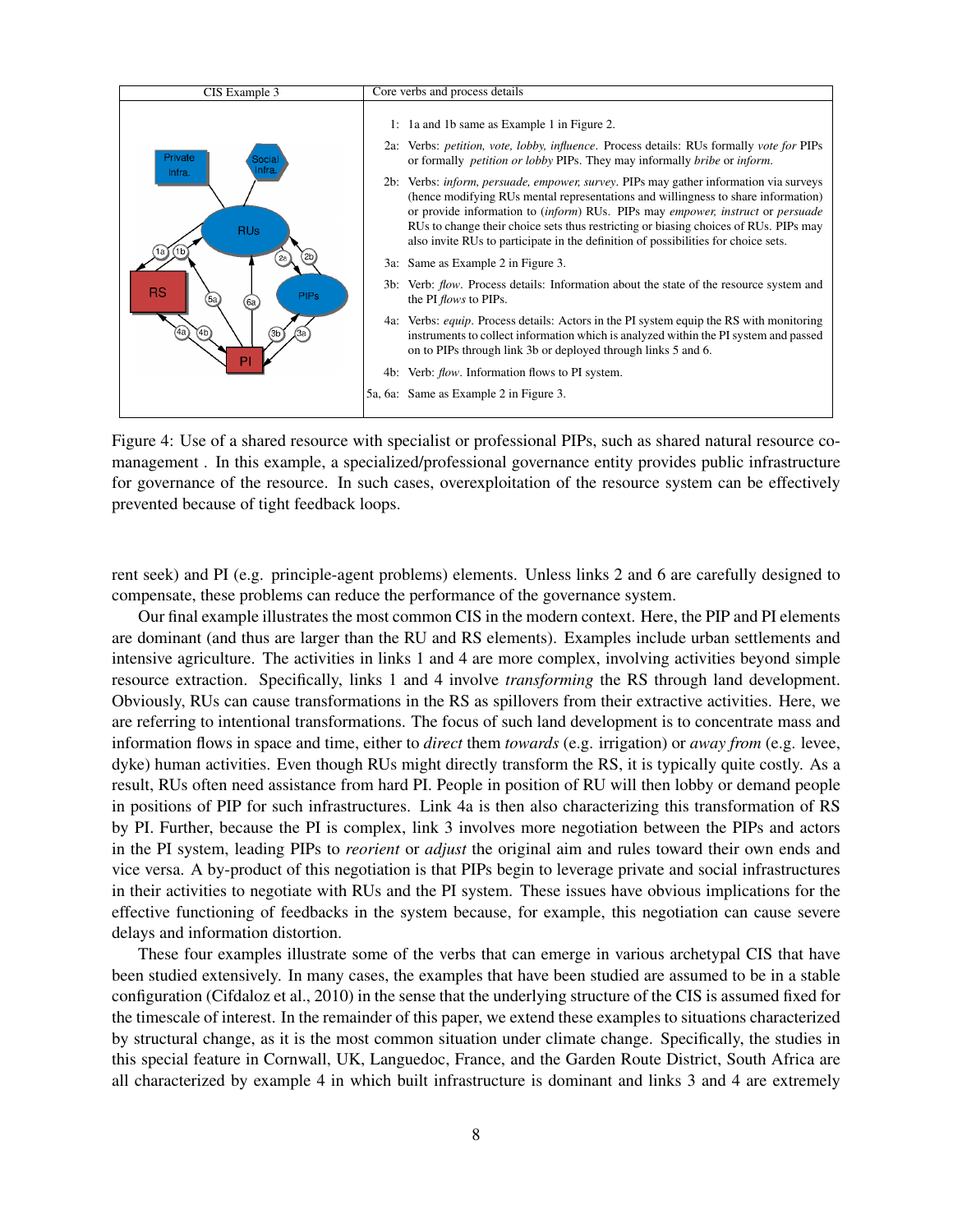

Figure 5: Use of a (or possibly multiple) shared resources with specialist or professional PIPs. This case differs from Example 3 in that PIPs are dominant and RUs are subsidiary. Further, PIPs mobilize significant private infrastructure in their roles.

complex. In this case, the potential for regulation and fast return to a stable configuration is low. In fact, these CIS are facing changes over which they have no control and to which they attempt to adapt, generating further instability. Thus, we want to investigate whether new verbs are required and whether there is a specificity in the types of verbs representing the links in CIS that are far from stable configurations.

## Analyzing adaption pathways through identification and analysis of feedback networks in CIS

As we mentioned above, all stable structures are created and maintained by regulatory networks. These regulatory mechanisms enable systems to keep key variables within desirable (or safe) ranges. They also allow systems to cope with variability and shocks and maintain their structure. The first four cases discussed in the previous section provide a menu of verbs that, when assigned to appropriate links, can generate essential feedback loops. However these relations provide also potential pathways for transformation. Even those intended for regulation of stability may lead to structural transformation due to unintended consequences of complex interdependencies.

In the remainder of this section, we examine three coastal case studies in France, Great Britain, and South Africa in depth in order to add a new layer of verbs to those in examples 1-4 (Figs. 2 - 5) that focus on *maintaining an existing system*, in the face of exogenous (perhaps highly variable and uncertain) drivers, to verbs that focus on changing the system itself as an adaptation to new sets of exogenous drivers on longer timescales (e.g. climate change versus weather variability). In addition to identifying new sets of verbs, our analysis suggests that such adaptation processes should focus more on avoiding missed opportunities for coordination and information sharing rather than modifying existing feedback loops. The main risk is that the efforts of actors who do not coordinate and/or communicate are not only ineffective, they may, in fact, cancel one another, and weaken critical feedbacks. The more complex the system, the more difficult coordination and information sharing becomes, and the regulatory feedback networks that hold the system together become fragile.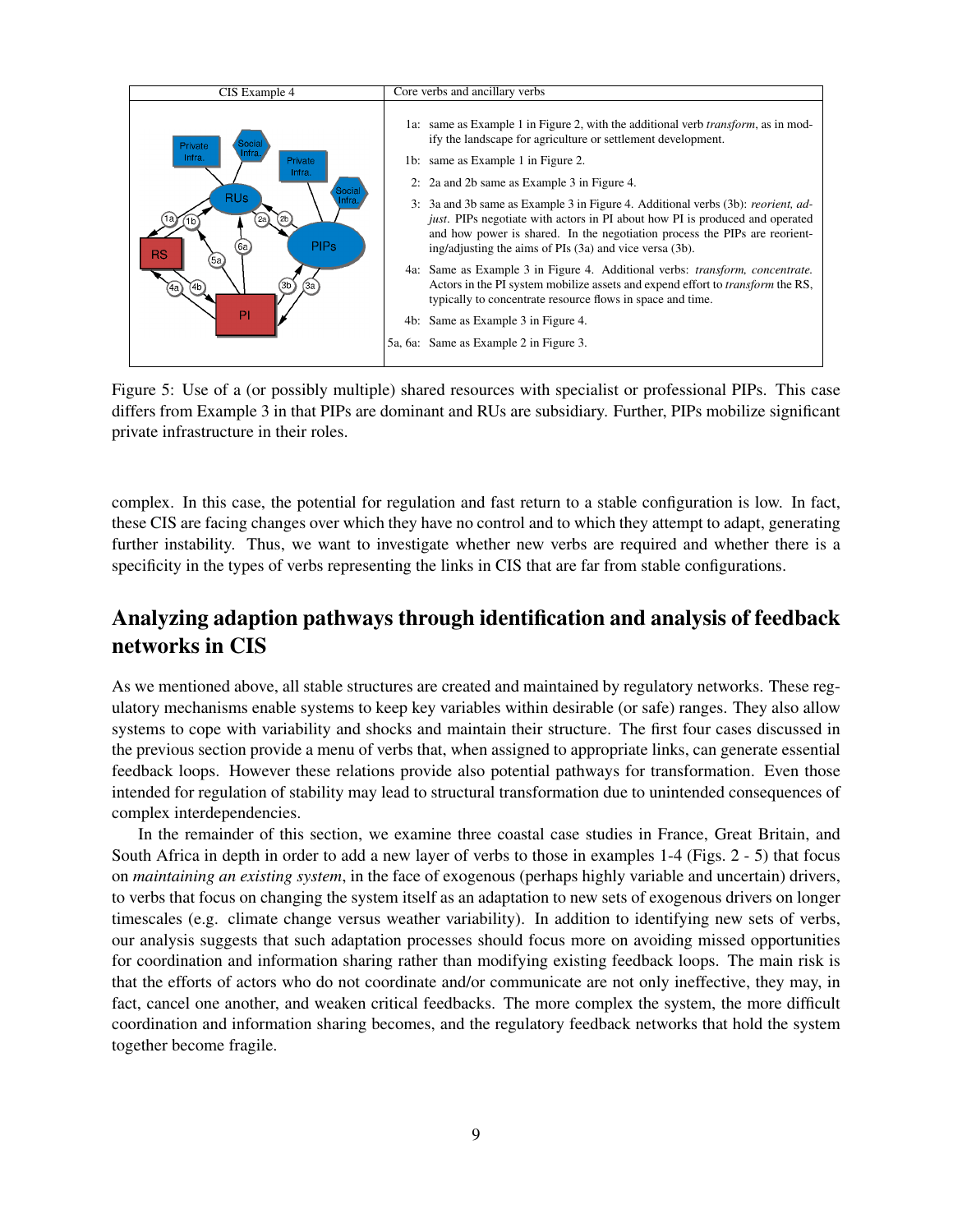## Insights from the  $\text{MAGIC}^2$  case studies: Openness, reflexivity, and evolution

While most examples using the Robustness Framework are concerned with systems with a dominant resource use focus (e.g. an irrigation system or a fishery) functioning in a relatively stable period, the case studies described through the CIS-RF here focus on systems in periods of significant change driven by sources of change mainly external to the system. We focus not on what factors may enable systems to sustain coordination and cooperation and, with them, the function of shared infrastructure but, rather, how (complex) systems may continuously adapt to exogenous change. With case studies from the MAGIC project described in this special issue, we incorporated the CIS characteristics of multi-level governance: subjectivity (environment as a social construct depending on representations and intention), system openness (no clear and meaningful boundaries), and evolution (Armitage, 2008; Barreteau et al., 2016). They constitute a fifth category of CIS, that could be designated as "joint resource planning for multiple users at multiple scales in a changing context". These attributes are depicted by the multiple overlapping and nested governance units, resource users, and resource systems in Figure 6, respectively. Openness is captured by the exogenous drivers affecting social and biophysical systems while subjectivity is captured by a focus on intention and inclusion of information flows that help in building social representations.

Coastal systems are in constant interaction with their hinterland, e.g. coastal dynamics with dune mobility, the existence of a logistical basis for sea product commercialization, the provision of freshwater and raw material from river basins, etc. The literature on ICZM describes these interactions that act as the vectors through which interdependencies are realized in detail (Mazouni et al., 2006; European Commission, 2016). As places with multiple uses, coastal systems attract different stakeholders, each with their own perspective, willing to close the system according to their own view: biodiversity conservation with a focus on water exchanges and faunal habitats, sea surge protection and potential for strategic retreat, tourism development and conformance to social expectations from far away. Given that coastal systems are sensitive to the global changes now underway, they are now and into the future far from any stable configuration, whatever the chosen time scale. They keep evolving either according to the variation in the location of the seashore, the core cluster of economic activities, or land uses. Whatever adaptation strategy is adopted by any community related to one of these issues, the potential to significantly reorient the whole system development pathway is high.

The use of verbs aims at improving the robustness of descriptions of CIS which, in turn, will further our capacity for meaningful case study comparison. Most examples in cases 1 to 4 fall within a rather homogeneous academic community and homogeneous domain: common pool resources (CPRs) and natural resource management (NRM). However, the extension of case studies by scholars interested in governance and institutions to situations in which the built environment plays a key role (e.g. the CIS archetype in Example 4 (Figure 5) and issues of adaptation in Example 5 (Figure 6) is stretching this community. We argue that comparison should still be an objective. Classical NRM cases are well described in the literature and could be considered as reference points. As the community using the CIS-RF framework expands, the greater the need for standardization of descriptions to avoid potential misinterpretation and to facilitate meta-analysis across case studies (Poteete et al., 2010).

#### Expanding the verb set based on the MAGIC Cases

We elicited verbs relating to Example 5 (Figure 6) in two ways: (1) during a workshop of the MAGIC project from colleagues who elaborated the CIS-RF description of case studies, (2) analysis of verbs used in papers describing case studies in this special issue. Then we extrapolated from that set of verbs (workshop and paper analysis) a set of verbs that we suggest may meaningfully describe CIS-RF interactions across a

<sup>&</sup>lt;sup>2</sup>Multi-scale Adaptations to Global change In Coastlines (MAGIC) is a project funded by the Belmont Forum. See www.belmontforum.org for further details.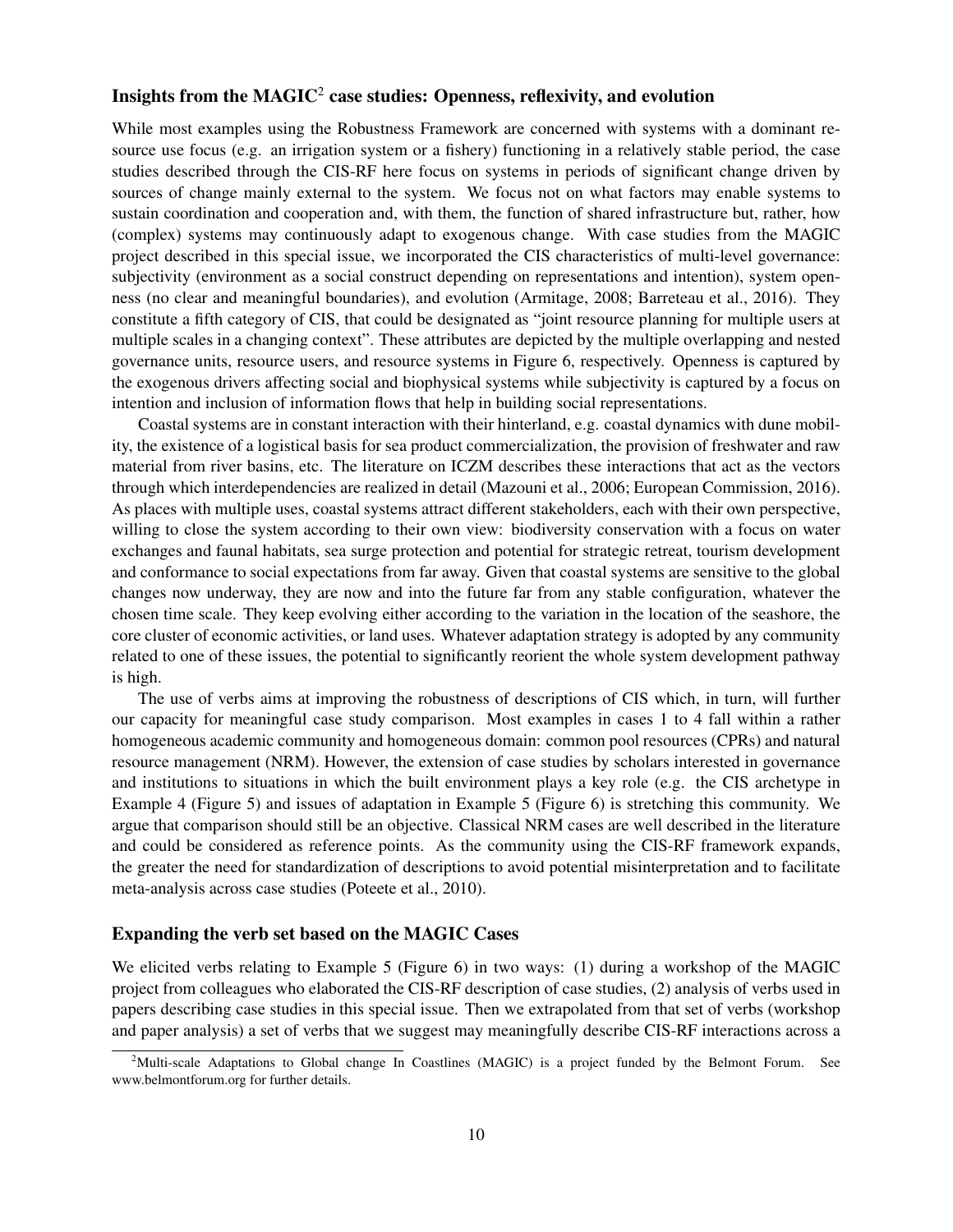

Figure 6: Complex coupled infrastructure system in a changing environment. These case studies differ from Example 4 (Fig. 5) in that they consist of an assortment of users with varying interests and public infrastructure providers (PIPs) organized by legislative mandate, e.g., PIPs tasked with environmental governance, development, risk management, public health, etc. These systems often appear to be polycentric in design, yet the lack of systematic coordination mechanisms undermines effective information flows, rule application, and task delegation, perpetuating compartmentalized decision-making without overarching goals.

variety of complex CIS-RF scenarios (Figure 6).

The verbs in Figure 6 describe actions or process descriptions related to specific links in the CIS-RF, not unlike the aim syntax in the institutional grammar (Crawford and Ostrom, 1995; Ostrom, 2005, p. 140). To be precise, the verbs actually provide shorthand categories for how we experience the very general processes of mass/energy and information transformations. It is just easier to say "cook" than to say "transform fuel (mass) into heat energy and concentrate it (transform it again) to transform (breakdown/create) molecular compounds in biomass." But the latter is actually what is happening. In every case, the verbs in Figure 6 involve mass/energy and/or information transformations of some kind. While natural language verbs help convey the ideas quickly and roughly, the latter is what may be required to formalize the notion of "governance of CIS" and analyze it in general terms. In addition, verbs may convey indications of the intention behind the action, while the process of transformation itself does not. This indication is important for systems in which subjectivity plays a major role as mentioned earlier.

The verbs in Figure 6 can be classified in different ways in order to build comparisons of CIS and provide insights regarding the main processes at stake in the dynamics of these CISs. Here we establish a first categorization according to the potential outcomes they may generate on the destination entity. First, we identify three broad categories according to the type of modified characteristics of destination entities: (1)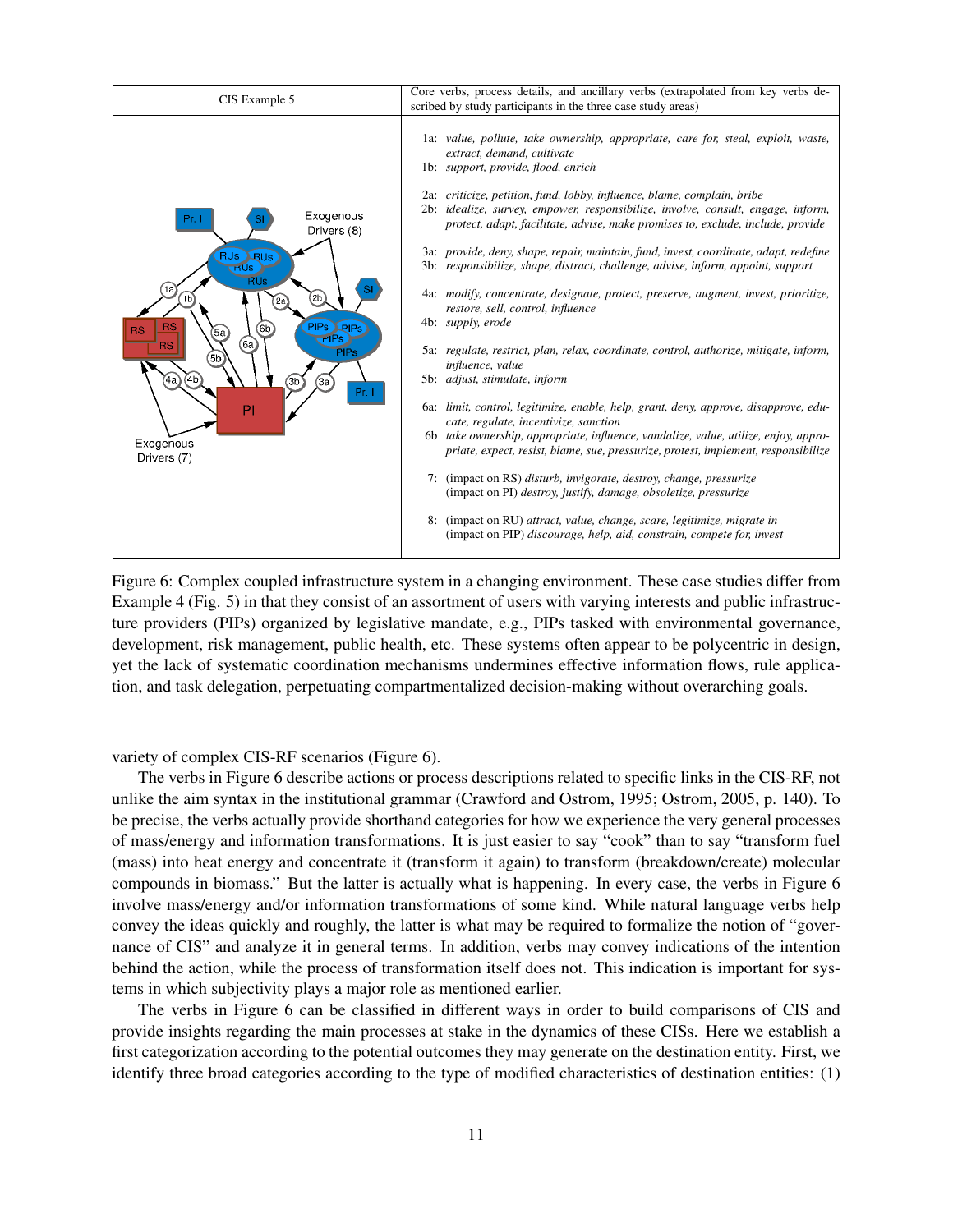| rable 1. Vero ealogories for supporting or inhibiting adaptive eapacity. |                          |                                                                                                                                                                                    |
|--------------------------------------------------------------------------|--------------------------|------------------------------------------------------------------------------------------------------------------------------------------------------------------------------------|
| Quantity                                                                 | Positive                 | Provide, enrich, fund, inform, supply, invest, attract                                                                                                                             |
| $(20 \text{ verbs})$                                                     | Negative                 | Extract, steal, survey, augment, destroy, waste, compete for, exploit, flood                                                                                                       |
|                                                                          | Change<br>characteristic | Concentrate, migrate in, constrain, modify                                                                                                                                         |
| Quality<br>$(28 \text{ verbs})$                                          | Positive                 | care for, repair, protect, enjoy, idealize, invigorate, restore, coordinate,<br>relax                                                                                              |
|                                                                          | Negative                 | pollute, erode, vandalize, scare, blame, pressurize, demand, damage                                                                                                                |
|                                                                          | Change<br>characteristic | Maintain, resist, utilize, preserve, adapt, take ownership of, appropriate,<br>sell, exclude, include, change                                                                      |
| Capacity<br>to modify                                                    | Positive first<br>order  | Support, aid, help, mitigate, adjust, advise, authorize, appoint, grant                                                                                                            |
| $(50 \text{ verbs})$                                                     | Positive second<br>order | Lobby, empower, responsibilize, legitimize, value, reinvigorate, educate,<br>implement, petition, stimulate, expect, involve, consult, incentivize,<br>influence, make promises to |
|                                                                          | Negative                 | Criticize, ignore, distract, restrict, limit, obsoletize, disturb, bribe,<br>complain, deny, sanction, sue, protest, challenge                                                     |
|                                                                          | Change<br>conditions     | Enable, shape, regulate, control, justify, engage, facilitate, redefine,<br>designate, prioritize, plan                                                                            |

Table 1: Verb categories for supporting or inhibiting adaptive capacity.

quantitative state (the process increases or decreases something in the destination entity, e.g., fishing effort, water availability in a main canal,  $CO<sub>2</sub>$  emissions); (2) qualitative state (the process positively or negatively affects the quality of something in the destination entity, e.g. repair a broken canal headgate; or (3) capacity to modify, (the process described by the verb modifies the destination entity's capacity to take control of its own dynamics or another entities' dynamics either directly (first order) or indirectly (second order). Table 1 provides an overview of this categorization of verbs.

Second, for each class we consider subclasses related to the direction of changes that are induced. For verbs describing a modification of state, we introduced three subclasses: positive, negative or related to other changes in characteristics, including spatial repartition or resistance. For verbs describing a modification of capacity to modify, we considered four subclasses: positive first order, positive second order, negative, change conditions of action. Positive first order means that the origin entity adds its own capacity to its destination entity for a bigger modification. Positive second order means that the origin entity increases the destination entity's capacity to modify. The fourth subclass, change conditions, tackles the efficiency of modifications that might be perpetrated further by the destination entity. Table 1 provides an overview of this verb categorization at the level of subclasses.

Based on this categorization, we can begin to understand how the presence of certain action verbs in CIS-RF links facilitates the development of processes that can either support or undermine robust CIS. For example, the second order reputational risks of Cornish PIPs incentivizes them to ignore non-mandatory Shoreline Management Plans in favor of inappropriate coastal redevelopment projects (link 3 interaction) (see Cornwall case study, this issue). This also helps us understand and link the processes and interactions to the presence/absence of certain design principles (Ostrom, 1990; Cox et al., 2010) that are indicative of more or less robust governance systems.

We find 20 verbs in the first class, 28 in the second, and 50 verbs in the third (cf. Table 1). Although our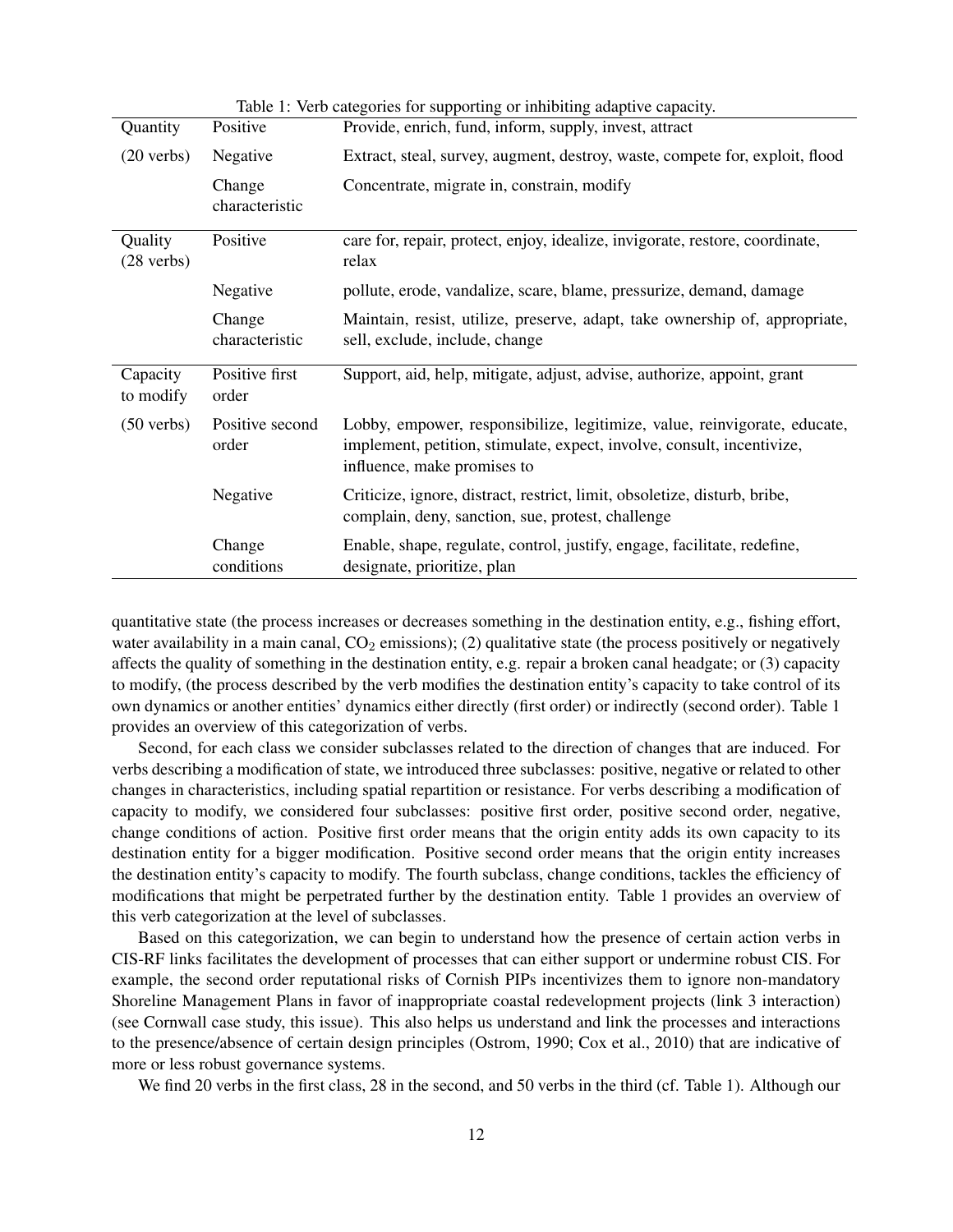analysis is qualitative, based only on interviews of colleagues and a meta-analysis of 3 cases, we observed that public infrastructure providers are predominantly willing to first seek control over paths of change directed toward lower governance levels rather than taking action at their own level. This often results in cascading effects that extend beyond the original authority domain making coordination and management of the system increasingly difficult. For example, all three case studies are engaged in political restructuring activities that deliberately shed authority and responsibility from national to local governance levels without putting in place funding mechanisms to give local authorities the financial ability to act on their newfound authority (Languedoc, Cornwall, and Garden Route publications in this issue). In these unstable systems with multiple perspectives, actions are first targeted towards increasing control over the whole system. Figure 7 posits the verbs according to their category for each case. The key role of PI in controlling the whole system's dynamics appears through the number of arrows leaving the PI components, mainly in link 5. However PIs appear to be controlled by RU and PIP. Both modify PIs capacities to control RS and regulate the relation between RS and RU. These controls, both justified in the analysis presented in Therville et al.'s paper (this issue) as adaptation to global changes, are not necessarily coordinated and may generate a lack of efficacy at the CIS scale. More than reinforcing negative feedbacks, the risk here is more of cancellation of efforts due to lack of coordination.



Figure 7: Representation of actual verbs for each case study (a: French case, b: Cornish case, c: South African case). Red arrows are for quantitative transformation, Green arrows are qualitative transformations, Blue arrows are for changes in capacity to change. Thickness of arrows depends on number of verbs for each subclass.

The framework we propose is intended for comparative case-study analysis. Although it is not yet well enough developed for proper use in this capacity, we can already observe some interesting points. The South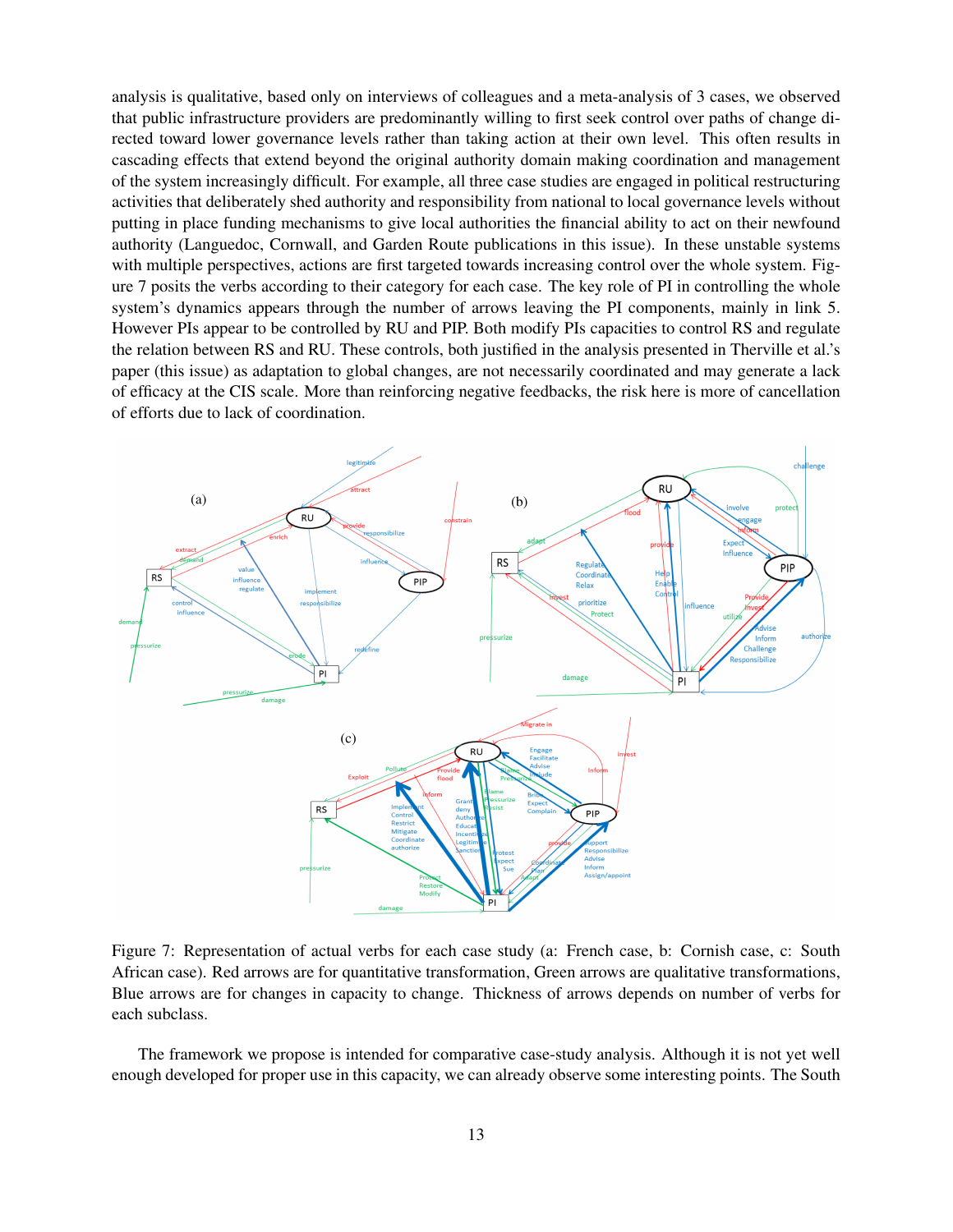African case looks much more autonomous to external drivers but with much more complex connections along the pathway from RU to PI. The French case is characterized by the paucity of connecting pathways from RS to RU. Rather, direct flow of resources is regulated in many ways by PIs which seems awkward for establishing suitable feedback loops. Such assumptions built on comparison constitute a valuable initial step to return to the cases and investigate further to test these observations and elaborate on their consequences for the governance of these systems.

## **Conclusions**

This paper is a first step in strengthening the CIS Robustness Framework through the development of a list of transformative verbs to characterize links represented by arrows. This format to characterize links can be applied to abstract archetypes of CIS, from the simple case of a single shared resource to the more complex, multiple-resource co-management case. It could also be applied to the analysis of the three case studies in this issue. As a result, we developed a list of candidate verbs for characterizing processes in CIS dynamics. Our characterization of links with verbs usefully complements the characterization of variables with nouns as established with the SES framework (Ostrom, 2009b).

Ostrom identified eight design principles found in long-enduring small-scale resource SES (Ostrom, 1990). The design principles (DPs) have found widespread support among institutional analysts (Agrawal, 2002; Ostrom, 2009a; Araral, 2014) and have been utilized to examine a variety of resource governance systems (Ostrom, 2009b; Cox et al., 2010), including more recently at higher governance scales (Gibson et al., 2005; Epstein et al., 2014b,a). However, they have also been criticized for, among others, (1) their incompleteness, including their failure to investigate critical social and ecological variables and to consider external factors important to sustainable natural resource management; (2) their limited applicability to more complex governance systems; and (3) their narrow focus on formal rules and strategies which ignores complexity that extends beyond the institutional framework (Cox et al., 2010). The CIS-RF can help address these shortcomings by connecting the DPs to the processes in the CIS-RF identified by the verbs. Both the DPs and the verb ontology represent infrastructure in the CIS-RF context. The verbs describe the processes and feedback structures in a CIS and are an effort to better understand and classify these phenomenon. The DPs "describe characteristics of the information processing infrastructure that is essential for feedback systems to function" (Anderies et al., 2016) and, as such, the DPs are "an effort to understand why the results [of certain governance processes] are robust in some cases but fail in others" (Ostrom, 2009b, p. 38). In essence, the two ontologies are complementary and in combination can provide a greater understanding of the governance structures, interactions, and feedbacks in CIS.

We suggest that utilizing verbs to identify sub-processes and feedback systems within CISs is an important consideration in an institutional analysis which can then be further deepened by an exploration as to how these processes may be indicative of design principle configurations or more fine-grained structures of which Ostroms design principles are coarse descriptors. Our work here is a first step in this direction. The next step is to complete this list of verbs through other case studies and then to extend it in two directions: generalization and classification.

In this first step based on three case studies, we did not pay strict attention to potential synonyms within the list. The number of different verbs for a given link in a case study (as represented by thickness of arrows in figure 7) is merely indicative and should not be over-interpreted. With a larger set of cases and a cautious analysis of verbs, generalization of the verb list should enable quantitative analysis thanks to a complete and unambiguous list. The eventual goal is to come up with a list of generic verbs without overlaps between them. As for potential categorizations, we have suggested one based on changes induced in the destination entities. Other categorizations of verbs might be meaningful to interpret the dynamics of CIS. For example, the nature of what is conveyed in the transformation is an interesting candidate to analyze how information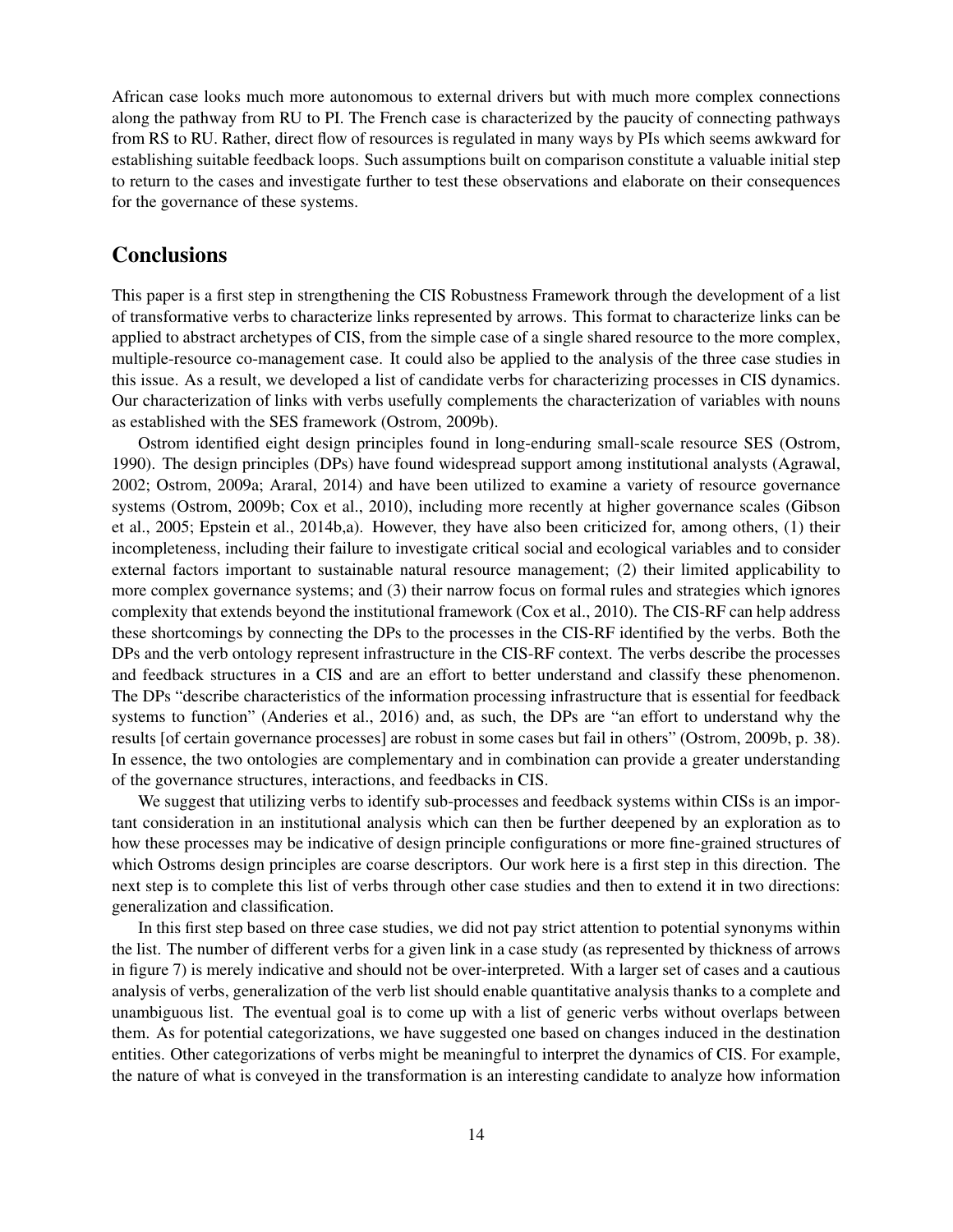transfer intensive a CIS might be.

Finally, and perhaps most importantly, this add-on to the CIS-RF is an attempt to provide shared knowledge infrastructure that can provide a platform for coordinating the systematic analysis conducted by large teams of researchers that will be necessary to fully understand the robustness, resilience and sustainability of human well-being within the large, complex coupled infrastructure systems we create and inhabit.

## References

- Agrawal, A. (2002). Common resources and institutional sustainability. In Ostrom, E., Dietz, T., Dolsak, N., Stern, P., Stonich, S., and Weber, E., editors, *The Drama of the Commons*, pages 41–85. National Academy Press, Washington, D.C.
- Anderies, J. M. (2006). Robustness, institutions, and large-scale change in social-ecological systems: the hohokam of the phoenix basin. *Journal of institutional economics*, 2(2):133–155.
- Anderies, J. M. and Janssen, M. A. (2013). Robustness of social-ecological systems: Implications for public policy. *Policy Studies Journal*, 41(3):513–536.
- Anderies, J. M., Janssen, M. A., and Ostrom, E. (2004). A framework to analyze the robustness of socialecological systems from an institutional perspective. *Ecology and Society*, 9(1):18.
- Anderies, J. M., Janssen, M. A., and Schlager, E. (2016). Institutions and the performance of coupled infrastructure systems. *Interntional Journal of the Commons*, 10(2):495 516.
- Araral, E. (2014). Ostrom, hardin and the commons: A critical appreciation and a revisionist view. *Environmental Science & Policy*, 36:11–23.
- Armitage, D. (2008). Governance and the commons in a multi-level world. *International Journal of the Commons*, 2(1):7–32.
- Balooni, K., Ballabh, V., and Inoue, M. (2007). Declining instituted collective management practices and forest quality in the central himalayas. *Economic and Political Weekly*, pages 1443–1452.
- Barreteau, O., Giband, D., Schoon, M., Cerceau, J., DeClerck, F., Ghiotti, S., James, T., Masterson, V. A., Mathevet, R., Rode, S., et al. (2016). Bringing together social-ecological system and territoire concepts to explore nature-society dynamics. *Ecology and Society*, 21(4).
- Cifdaloz, O., Regmi, A., Anderies, J. M., Rodriguez, A. A., et al. (2010). Robustness, vulnerability, and adaptive capacity in small-scale social-ecological systems: The pumpa irrigation system in nepal. *Ecology and Society*, 15(3):39.
- Cox, M., Arnold, G., and Tomas, S. V. (2010). A review of design principles for community-based natural ´ resource management. *Ecology and Society*, 15(4):38.
- Crawford, E. and Ostrom, E. (1995). A grammar of institutions. *American Political Science Review*, 89(3):582–600.
- Epstein, G., Nenadovic, M., and Boustany, A. (2014a). Into the deep blue sea: Commons theory and international governance of atlantic bluefin tuna. *International Journal of the Commons*, 8:277–303.
- Epstein, G., Prez Ibarra, I., Schoon, M., and Meek, C. (2014b). Governing the invisible commons: Ozone regulation and the montreal protocol. *International Journal of the Commons*, 8:337–360.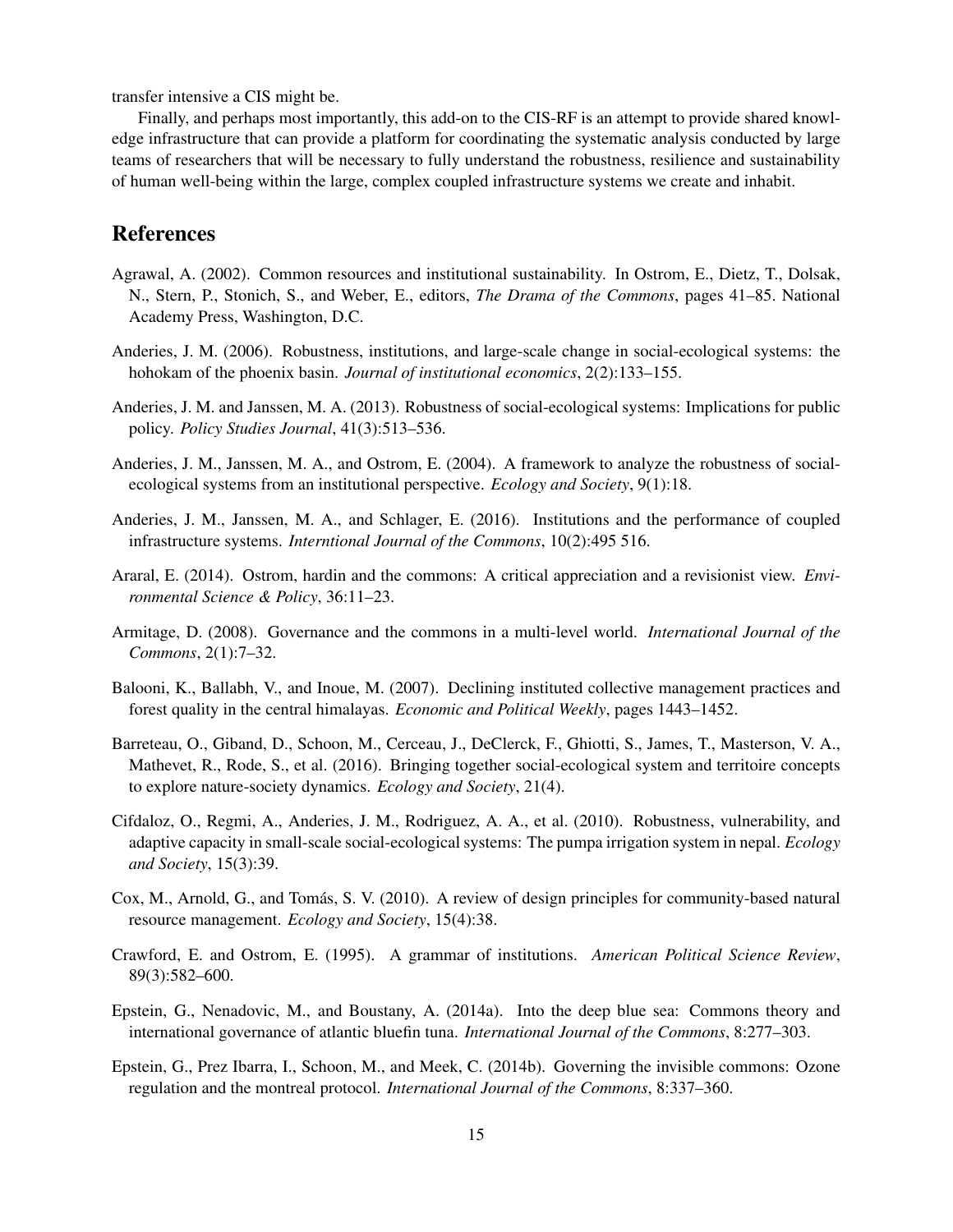European Commission (2016). Integrated coastal management.

- Ghorbani, A., Bots, P., Dignum, V., and Dijkema, G. (2013). Maia: a framework for developing agent-based social simulations. *Journal of Artificial Societies and Social Simulation*, 16(2):9.
- Gibson, C. C., Andersson, K., Ostrom, E., and Shivakumar, S. (2005). *The Samaritan's Dilemma: The Political Economy of Development Aid*. Oxford University Press, Oxford, U.K.
- Gordon, H. (1954). The economic theory of a common property resource: The fishery. *Journal of Political Economy*, 62:124–142.
- Hinkel, J., Bots, P., and Schlüter, M. (2014). Enhancing the ostrom social-ecological system framework through formalization. *Ecology and Society*, 19(3).
- Hooper, D. U., Adair, E. C., Cardinale, B. J., Byrnes, J. E., Hungate, B. A., Matulich, K. L., Gonzalez, A., Duffy, J. E., Gamfeldt, L., and OConnor, M. I. (2012). A global synthesis reveals biodiversity loss as a major driver of ecosystem change. *Nature*, 486(7401):105.
- Kiser, L. L. and Ostrom, E. (1982.). The three worlds of action: A metatheoretical synthesis of institutional approaches. In Ostrom, E., editor, *Strategies of Political Inquiry*, pages 179–222. Sage, Beverly Hills, CA.
- Mazouni, N., Loubersac, L., Rey Valette, H., Libourel, T., Maurel, P., and Desconnets, J.-C. (2006). SYSCO-LAG: a transdisciplinary and multi-stakeholder approach towards integrated coastal area management. an experiment in Languedoc-Roussillon (France). *Vie et Milieu/Life & Environment*, 56(4):265–274.
- Muneepeerakul, R. and Anderies, J. M. (2018). Strategic behaviors and governance challenges in socialecological systems. *Earth's Future*, In Press.
- Ostrom, E. (1990). *Governing the commons: The evolution of institutions for collective action*. Cambridge university press.
- Ostrom, E. (2005). *Understanding Institutional Diversity*. Princeton University Press, Princeton, NJ.
- Ostrom, E. (2007). A diagnostic approach for going beyond panaceas. *Proceedings of the national Academy of sciences*, 104(39):15181–15187.
- Ostrom, E. (2009a). Design principles of robust property-rights institutions: what have we learned? In Ingram, G. K. and Hong, Y.-H., editors, *Property Rights and Land Policies*. Lincoln Institute of Land Policy, Cambridge, MA.
- Ostrom, E. (2009b). A general framework for analyzing sustainability of social-ecological systems. *Science*, 325(5939):419–422.
- Ostrom, E. (2011). Background on the institutional analysis and development framework. *Policy Studies Journal*, 39(1):7–27.
- Ostrom, E., Gardner, R., and Walker, J. (1994). *Rules, Games, and Common-Pool Resources*. University of Michigan Press, Ann Arbor, USA.
- Poteete, A. R., Janssen, M. A., and Ostrom, E. (2010). *Working together: collective action, the commons, and multiple methods in practice*. Princeton University Press.